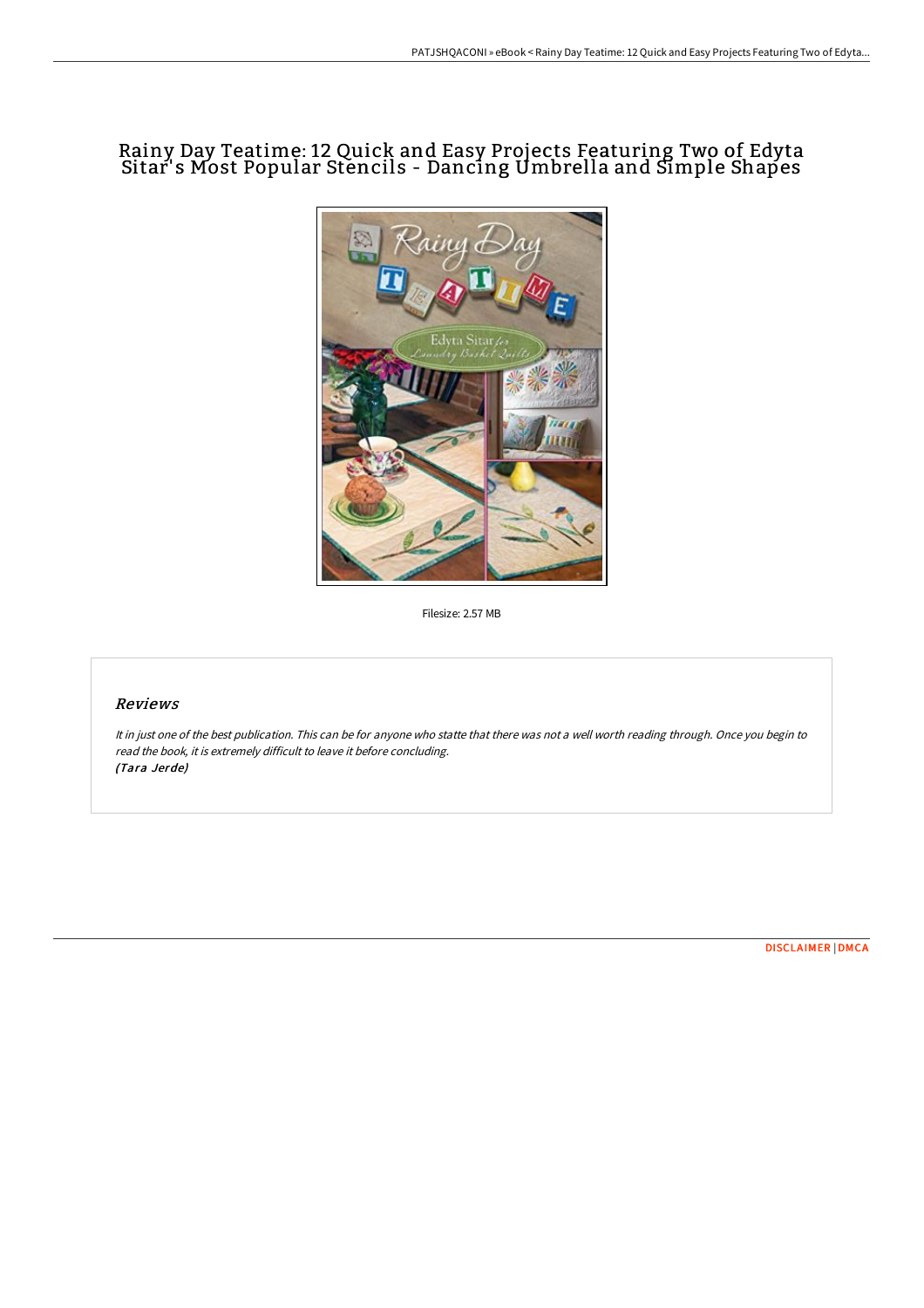### RAINY DAY TEATIME: 12 QUICK AND EASY PROJECTS FEATURING TWO OF EDYTA SITAR'S MOST POPULAR STENCILS - DANCING UMBRELLA AND SIMPLE SHAPES



Landauer Publishing. Paperback / softback. Book Condition: new. BRAND NEW, Rainy Day Teatime: 12 Quick and Easy Projects Featuring Two of Edyta Sitar's Most Popular Stencils - Dancing Umbrella and Simple Shapes, Edyta Sitar, Rainy Day Teatime brings 12 quick and easy projects featuring two of Edyta Sitar, Laundry Basket Quilts, most popular stencils Dancing Umbrella and Simple Shapes. These quick, fun, and easy homey projects include place mats, curtains, pillows, table topper, apron, a beautiful throw quilt. Full-size templates are included in the book as well as Edyta's raw edge appliqu and binding techniques. Full color throughout, step-by-step technique photographs. While all the templates are provided for you in the book, you will be excited to know they are also available as dies from AccuQuilt . Simple Shapes and Dancing Umbrella dies are new to the AccuQuilt family and work with the GO! fabric cutters.

 $\mathbb{R}$ Read Rainy Day Teatime: 12 Quick and Easy Projects [Featuring](http://techno-pub.tech/rainy-day-teatime-12-quick-and-easy-projects-fea.html) Two of Edyta Sitar's Most Popular Stencils - Dancing Umbrella and Simple Shapes Online

[Download](http://techno-pub.tech/rainy-day-teatime-12-quick-and-easy-projects-fea.html) PDF Rainy Day Teatime: 12 Quick and Easy Projects Featuring Two of Edyta Sitar's Most Popular Stencils - Dancing Umbrella and Simple Shapes